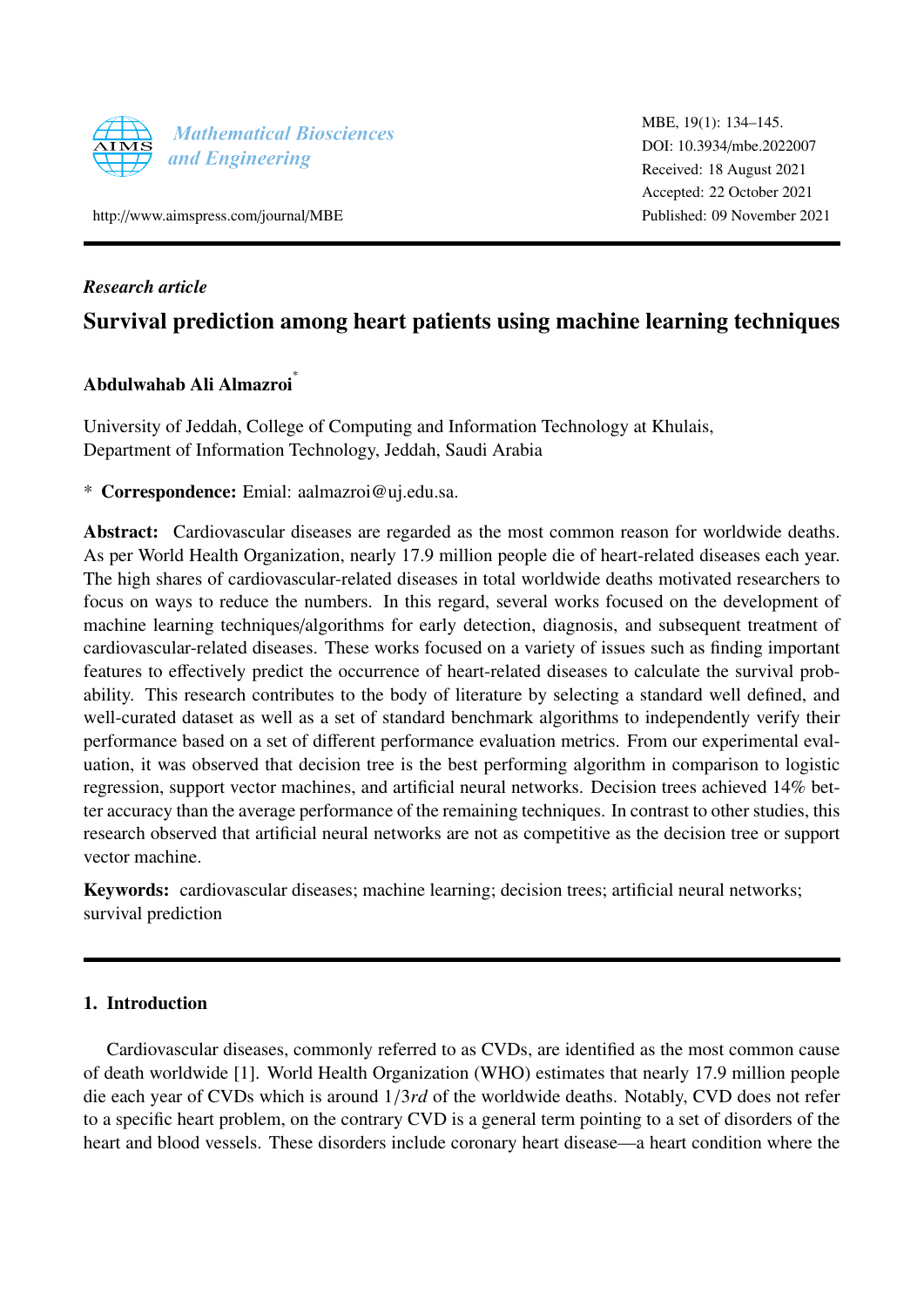arteries are not able to supply the required amount of oxygenated blood to the heart, cerebrovascular disease—a disease that negatively affects the blood flow in the brain, rheumatic heart disease where heart valves are damaged permanently [\[1\]](#page-9-0). Due to its high share in the worldwide deaths and continued increase, predicting heart failure is an important task for clinicians. The early discovery of heart failure can lead to medical interventions that can increase the recovery from CVDs and decrease the number of fatalities as well. However, predicting heart failure is not a trivial task and several studies have focused on identifying features that are associated with predicting heart failure [\[2–](#page-9-1)[4\]](#page-10-0). The introduction of Electronic Medical Records (EMR) facilitated medical practitioners to move from paper-based record to electronic record management of patients, simplifying the analysis of large medical data, thereby facilitating the acquisition, storage and processing of medical data [\[5\]](#page-10-1). The availability of medical data in electronic form also benefited the scientific community as they used the data to perform various types of analysis to identify novel and previously unknown patterns [\[3,](#page-9-2) [4\]](#page-10-0). The availability of data in general also led to the advent of new computational techniques such as deep learning in a wide variety of applications. Some of the application areas include medical sciences [6], social networks analysis [\[7\]](#page-10-2), environmental science [\[8\]](#page-10-3), and others [\[9,](#page-10-4) [11,](#page-10-5) [12\]](#page-10-6).

Machine learning techniques and deep neural networks are also used in predicting heart failure by several researchers [\[2–](#page-9-1)[4,](#page-10-0) [13\]](#page-10-7). However, these researchers used a set of techniques from machine learning and some primitive techniques for comparison. This motivated us to consider the current stateof-the-art of machine learning algorithms for heart failure prediction and evaluate the machine learning algorithms on a standard benchmark dataset. Therefore, the objective of the work is to identify the best-performing machine learning algorithms on the benchmark dataset by selecting various machine learning techniques and evaluating them on the standard benchmark dataset.

The remainder of this work is organized in the following sections. Section 2 discusses state-ofthe-art techniques concerning the use of machine learning algorithms for cardiovascular diseases. In Section 3, we present the experimental set-up and the relevant details. Section 4 covers the results and discussions. Section 5 concludes the work and discusses potential future research directions.

#### 2. Literature review

In the recent past, there is a considerable attention towards the applications of machine learning techniques in medical diagnostic [\[6–](#page-10-8)[10\]](#page-10-9). The advancement of Information and Communication Technologies has resulted in development in many fields including medical sciences. The design of smart hardware has enabled the collection of large scale medical data that paved the way for the design of sophisticated machine learning and deep learning techniques used in health sciences [\[19,](#page-11-0) [20\]](#page-11-1). Researchers have used a variety of novel approaches obtaining better results [\[19,](#page-11-0) [20\]](#page-11-1). Further, novel and effective computational techniques are also developed. As the coverage of these works are beyond the scope of this work, in the following, we only focus on machine learning and related techniques in the area of cardiovascular diseases.

Ahmad et al. [\[13\]](#page-10-7) collected the data of 299 patients with heart failure problems and applied statistical techniques to identify important features that contribute to the survival of the patients. The authors identified growing age, high blood pressure, and lower EF values to be key factors that affect the high mortality rate. Chicco and Jurman [\[2\]](#page-9-1) considered the dataset as used by Ahmad et al. [\[13\]](#page-10-7) and applied several machine learning algorithms to achieve two objectives. The first objective was to predict the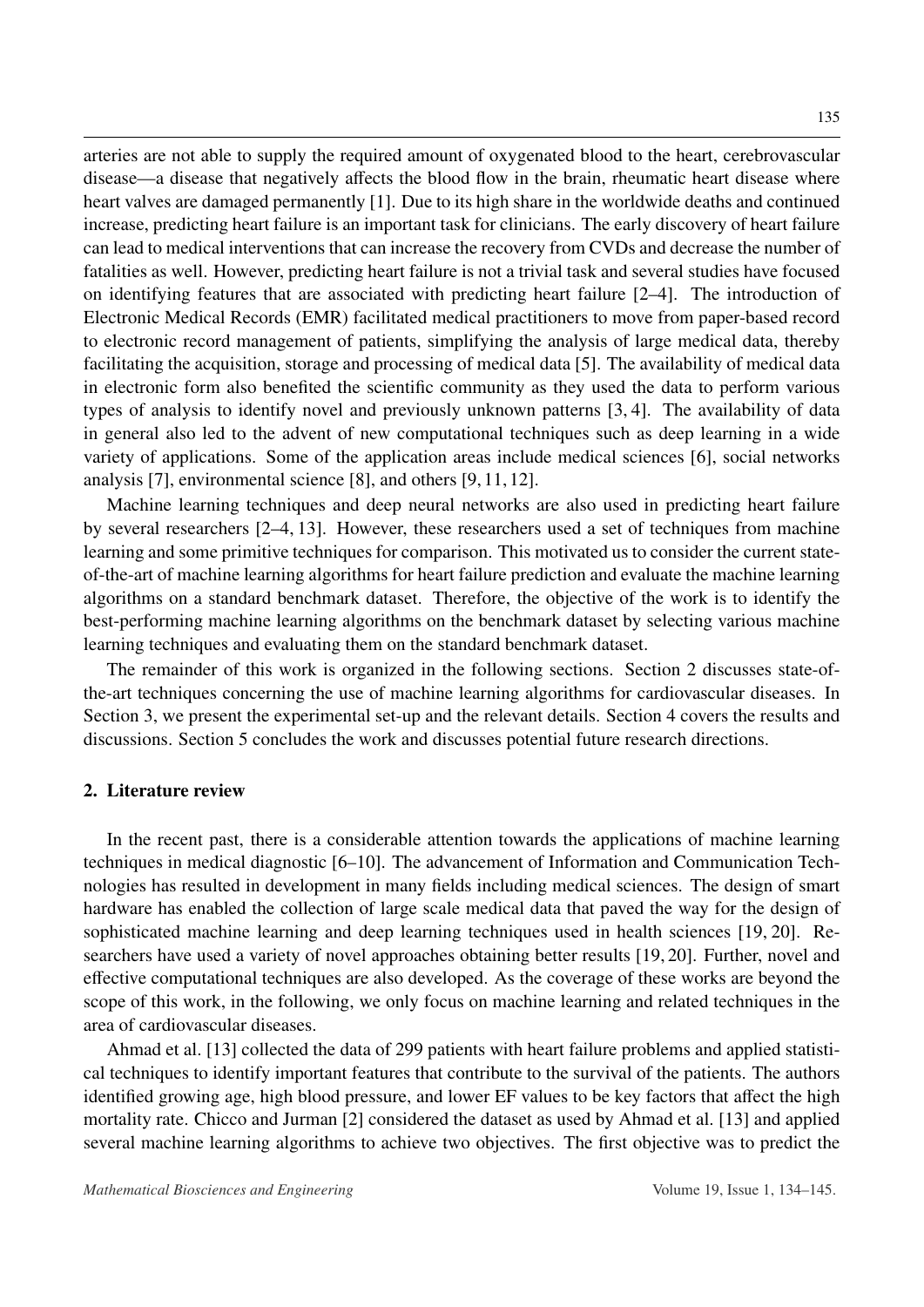survival possibility of patients whereas the second objective was to identify the features that are more relevant with respect to objective 1. Unlike [\[13\]](#page-10-7) the authors found that serum creatinine and ejection fraction are the two important feature capable to identify the survival rate from heart failure.

Khourdifi and Bahaj [\[14\]](#page-10-10) opined that for CVD prediction machine learning algorithms can provide good results in comparison to other techniques as they can model complex problems with non-linearity. The authors explored the concept of selective features selections which imply that not all features are important to predict the outcome. Further, the authors proposed to use particle swarm optimization and ant colony optimization techniques in conjunction with neural networks, random forest and support vector machines. Shah et al. [\[15\]](#page-10-11) used naive bayes, k-nearest neighbors, random forest and decision tree techniques for heart disease prediction using the dataset available at the UCI repository. The original dataset contained 76 attributes, however, the authors used only 14 attributes and observed that the k-nearest neighbor technique performed the best.

Diwakar et al. [\[16\]](#page-10-12) reviewed the literature addressing the problem of medical diagnosis using machine learning and image fusion techniques. The work of Mohan et al. [\[17\]](#page-10-13) focused on the longstanding issue of cardiovascular disease prediction. The authors argued that the prediction of heart disease is a challenging scientific problem of real-world importance and the solution of the problem can be of significant importance for medical practitioners including physicians and surgeons. In the work [\[17\]](#page-10-13), the authors focused on the identification of important features that can help in predicting heart disease. The authors proposed a feature selection method and evaluated several machine learning algorithms, including decision trees and support vector machines.

Ghosh et al. [\[3\]](#page-9-2) considered three different datasets and combined them to use as a single dataset for evaluation of the various machine learning algorithms for CVD prediction. The authors used the LASSO feature selection technique to identify important features and produced better results than the other standard approaches. Chen et al. [\[4\]](#page-10-0) argued that the present techniques of medical diagnostic related to heart failure are heavily dependent on physician knowledge as well as interpretation of the case. The work proposed to use the DPCNN and XGBOOST based hybrid approach for automatic extraction of features from patients' test history text. The authors claimed to achieve significant improvement in prediction sensitivity with the help of the hybrid approach. Porum et al. [\[18\]](#page-10-14) advocated the use of Convolutional Neural Networks (CNN) for predicting Congestive Heart Failure (CHF) from raw electrocardiogram (ECG) heartbeat. The model is trained on a dataset containing 490, 505 heartbeats and the authors claimed to achieve 100% CHF detection accuracy. Machine learning techniques are also used in medical image processing. For instance, machine learning techniques can be used in pre-precessing step to remove noise and other irrelevant information from medical images (such as CTscans). Further, machine learning techniques are also used for automatic image segmentation and thus reducing the laborious task of manual segmentation of medical imagery [\[19\]](#page-11-0). For a detailed review on the use of machine learning techniques for heart failure prediction, readers are highly recommended to look into the following pieces of literature [\[20](#page-11-1)[–22\]](#page-11-2).

From the literature survey, this research concluded that a variety of techniques are used in the literature for CVDs, however, for survival prediction there is a gap to experimentally evaluate the machine learning algorithms on a standard data set. This research fills this gap by considering various machine learning techniques and evaluate them on a standard benchmark dataset as used in [\[2,](#page-9-1) [13\]](#page-10-7) .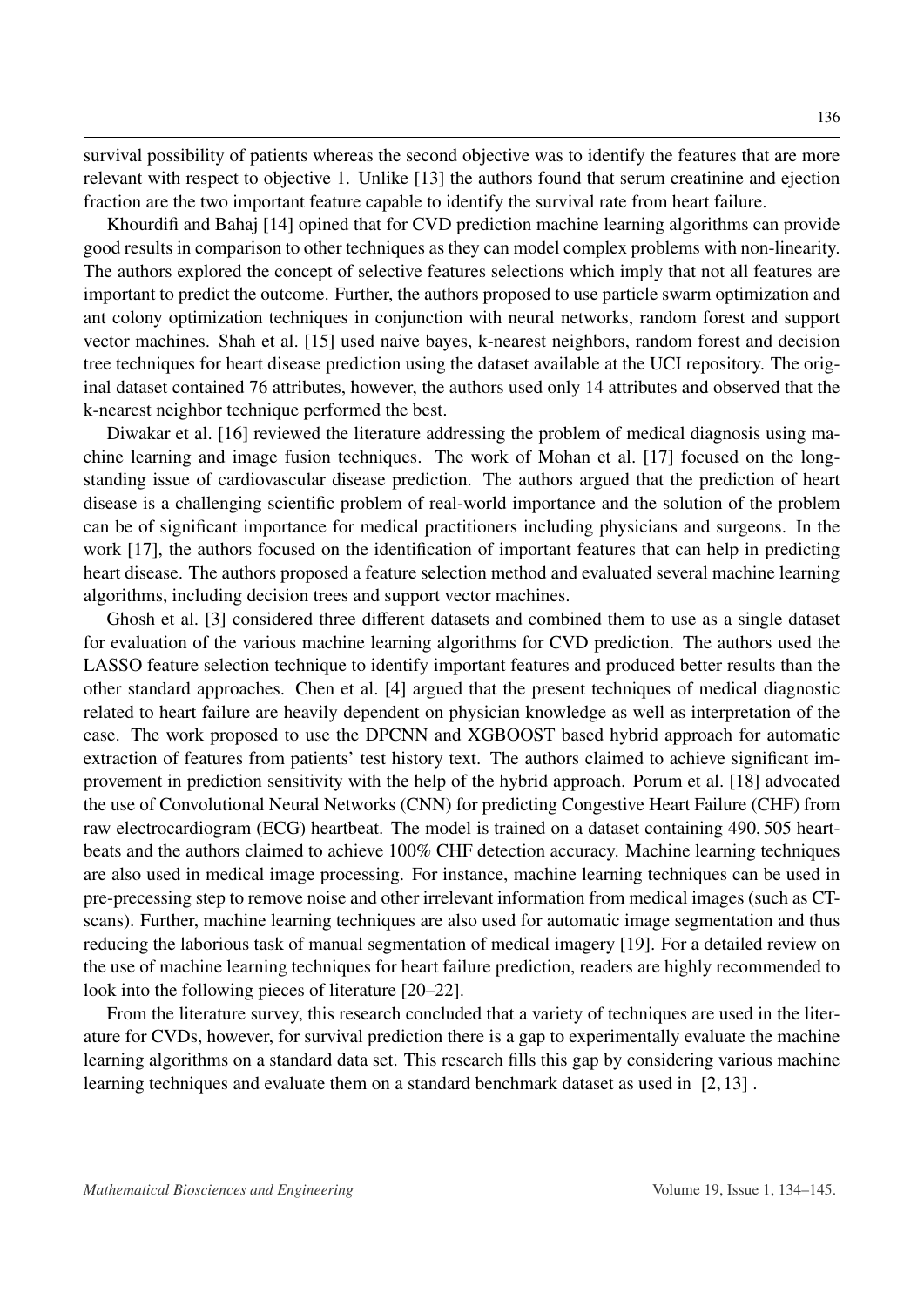#### 3. Experimental setup

In this section, the experimental setup is discussed including the description of the methodology, explanation of the dataset, the set of machine learning algorithms, and the evaluation criteria.

#### *3.1. Methodology*

The steps followed in performing the experiments are listed below:

i) The dataset is reviewed manually to understand the structure of the data as well as the meaning of the various features. ii) The dataset is pre-processed for missing values, irregular values, values not matching the column description, and outliers. For this purpose various functions of Python's pandas library were used. After ensuring that the pre-processing phase resulted in a cleaned dataset, the data is saved for reproducibility of the results. No feature selection is carried out and all features are selected for model development and implementation. The dataset is split into training and test dataset. The training set contains 80% of the data, whereas the test set contains 20% of the data. Note that the data is randomly divided into training and test sets. Machine learning models are trained using the training set. Models are evaluated based on the performance evaluation criterion using the test set.

#### *3.2. Dataset*

We use the dataset collected by Ahmad et al. [\[13\]](#page-10-7) and was previously used by Chicco and Jurman [\[2\]](#page-9-1). The dataset consists of 299 patients' data. The disease among the patients was identified by the use of the Cardiac Echo report as well as the notes written by the physician. Follow-up meetings were arranged with patients with an average period of 130 days. The gender distribution of the data is 194 men and 105 women. All the patients were over 40 years old and belong to NYHA classes III and IV [\[13\]](#page-10-7). The dataset consists of 12 features which include age, anemia, Blood Pressure (BP), Creatinine Phosphokinase, diabetes, Ejection Fraction, gender, platelets, serum creatinine, serum sodium and smoking. The target variable is named DEATH EVENT which is a binary variable expressing the survival outcome. Of the feature variables, age, Creatinine Phosphokinase, and serum sodium are continuous variables whereas ejection fraction, serum creatinine, and platelets are categorical variables. Gender, diabetes, anemia, blood pressure, and smoking are considered binary variables. Note that blood pressure and anemia were continuous variables but were transformed into binary variables. The cause of death of a patient is heart-related diseases. The authors [\[13\]](#page-10-7) claimed to follow the necessary protocols including informed consent from the patients in data collection.

#### *3.3. Algorithms*

#### 3.3.1. Logistic Regression

The Logistic Regression (LR) classifier is the most basic yet effective classifier. LR is used in situations where an input needs to be classified into a pre-defined set of classes. Logistic regressionbased classifiers can be used both for binary and multi-class classification problems. Sigmoid is the most commonly used activation function, however, other alternatives exist as well.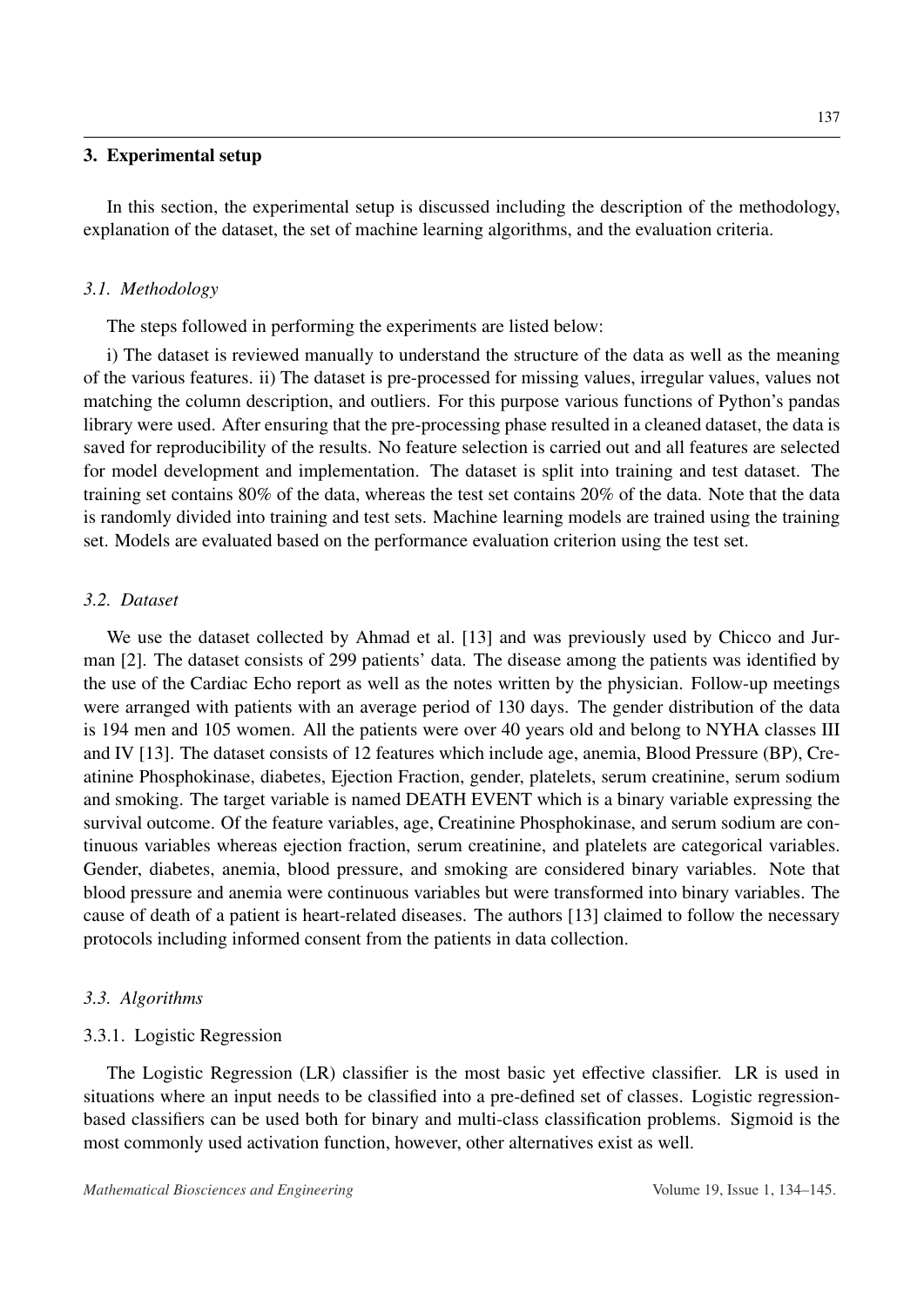#### 3.3.2. Support Vector Machine (SVM)

Support Vector Machine (SVM) is a supervised machine learning technique and is used for classification problems where the boundary between various classes is nonlinear [\[17\]](#page-10-13). SVM supports several kernel functions such as linear, non-linear and Lagrangian, etc.

## 3.3.3. Decision Tree

Like SVM, the Decision Tree (DT) is a type of supervised machine learning-based classifier [\[17\]](#page-10-13). DTs can be used both for categorical variables as well as continuous variables. DTs can be binary as well as multiway, depending on the nature of the problem. At each level in DT, a decision variable exists (root at the top) and the decision to move to a lower level is based on the corresponding value observed against the node. The leaf nodes contain the outcome, i.e., in case of classification problem the possible values/outcomes of the target variable are present at the leaf.

## 3.3.4. Artificial Neural Networks

Artificial Neural Networks (ANN) are among the most favoured techniques in the machine learning domain for regression as well as classification problems [\[7\]](#page-10-2). ANNs are used in a variety of applications [\[2,](#page-9-1) [12\]](#page-10-6). The basic constituent of ANN is a neuron which is a computational unit that receives an input (one or more) and produces an input. Other than the input and output layers, ANN contains multiple layers (called hidden layers) each of which contains many neurons. The final layer of the ANN is called the output layer which contains one or more units depending on the nature of the problem being solved.

## 3.3.5. Model parameters

To ensure reproducibility of the results, we present the various parameters used for the model in our experiments in Table [1.](#page-4-0) Note that during the experimentations, several parameters were used, and only the optimal parameters are reported here.

<span id="page-4-0"></span>

| Technique                     | <b>Parameters</b>                             |
|-------------------------------|-----------------------------------------------|
| Decision Tree                 | Max Depth $=$ 4                               |
| <b>Support Vector Machine</b> | $\text{kernel} = \text{poly}$                 |
|                               | Degree $= 4$                                  |
| Artificial Neural Networks    | Two layers other than input and output layers |
|                               | 2nd layer: 6 neurons, activation is sigmoid   |
|                               | 3rd layer, 4 neurons, activation is relu      |
|                               | loss function: binary-cross entropy           |
|                               | Metric: Accuracy                              |

| <b>Table 1.</b> Summary of the model parameters. |  |  |
|--------------------------------------------------|--|--|
|--------------------------------------------------|--|--|

It is important to mention that the parameters given in Table [1](#page-4-0) are obtained after testing various combinations. For instance, in case of Artificial Neural Networks various combinations of hidden layers and neurons in each layers were tested and the configuration which resulted in best performance is chosen.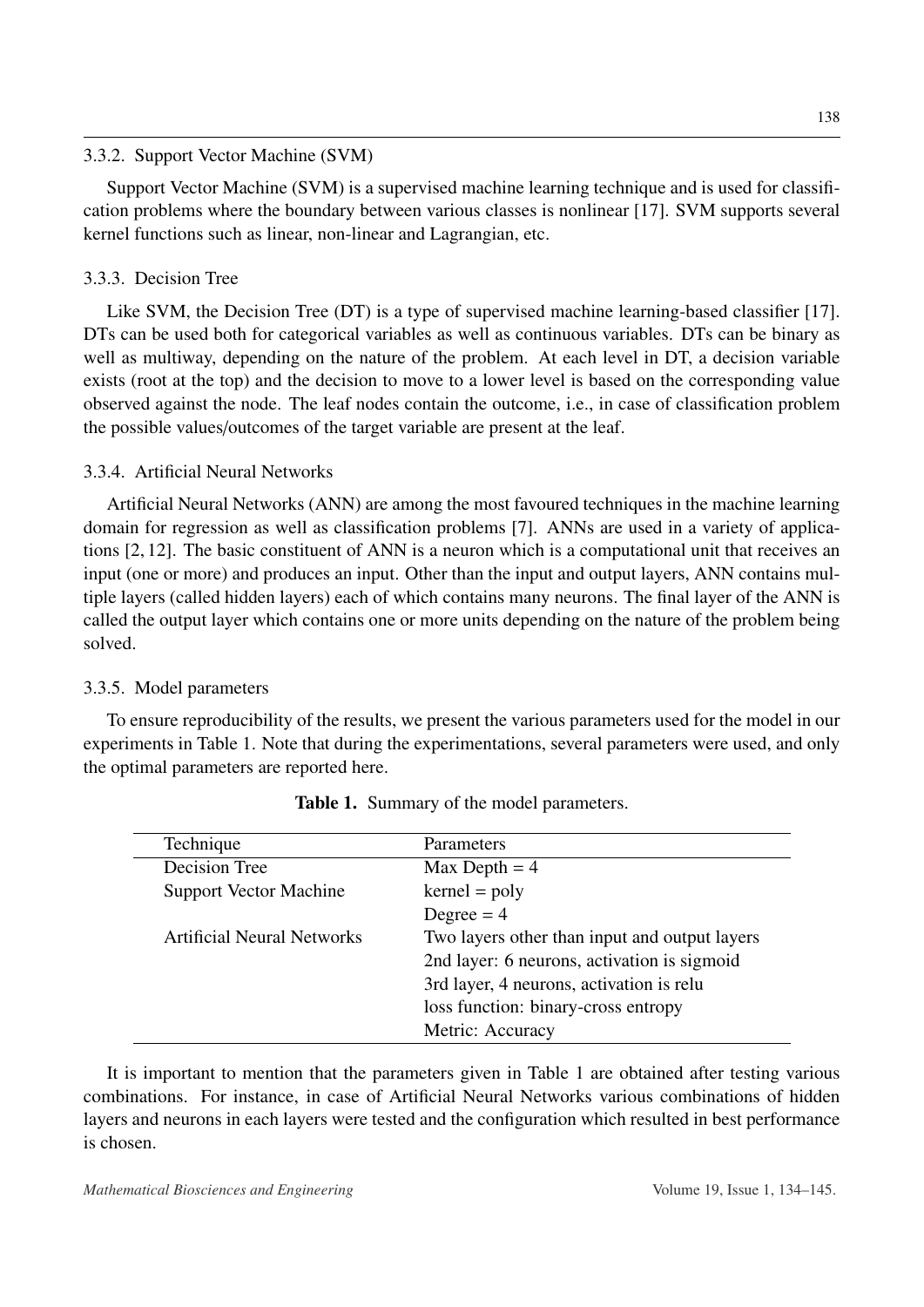#### *3.4. Performance evaluation criteria*

As per se, our machine learning problem is a classification problem, therefore, we will use performance evaluation criteria for classification problems. In this regard, we consider the following evaluation criteria;

- Accuracy
- Precision
- Recall
- F1-Score

However, before defining these terms, let us define some key terminologies that are in turn used to define accuracy, precision, recall and F1-score [\[7\]](#page-10-2).

True Positive (TP) : An outcome is called as true positive if both the original outcome and predicted outcome are true.

False Positive (FP): An outcome is referred to as a false positive if the original outcome is false and the predicted outcome is true.

False Negative (FN): An outcome is called as false negative if the original outcome is positive whereas the predicted outcome is negative.

True Negative (TN): An outcome is referred to as true negative if both the original outcome and predicted outcome are negative.

Based on the *T P*, *FP*, *FN* and *T N*, we define the performance evaluation terms as follows [\[7\]](#page-10-2);

Accuracy: Accuracy is the ratio between all the true predictions (sum of *T P* and *T N*) and the total number of predictions.

Precision: Precision is a ratio between the number of true predictions (TP) and that of the sum of instances that are predicted as true (TP+ FP).

Recall: Recall is the ratio between truly predicted records (TP) and that of the total number of positive records  $(TP + FN)$ .

F1-Score: The F1-score uses the precision and recall score and is considered as the harmonic mean of precision and recall.

## 4. Results and discussions

In this section, we present the results and discussions based on the evaluation criteria of accuracy, precision, recall and F1-score. However, before discussing the results based on the criteria, we present the summary of *T P* , *FP*, *FN* and *T N* in Table [2.](#page-5-0)

<span id="page-5-0"></span>

| Technique                           |  | True Positives False Positives False Negatives | True Negatives |
|-------------------------------------|--|------------------------------------------------|----------------|
| Logistic Regression                 |  |                                                | .30.           |
| Decision Tree                       |  |                                                |                |
| <b>Support Vector Machine</b>       |  |                                                | 36.            |
| <b>Artificial Neural Networks</b> 2 |  |                                                | 34             |

Table 2. Summary of the confusion matrix scores.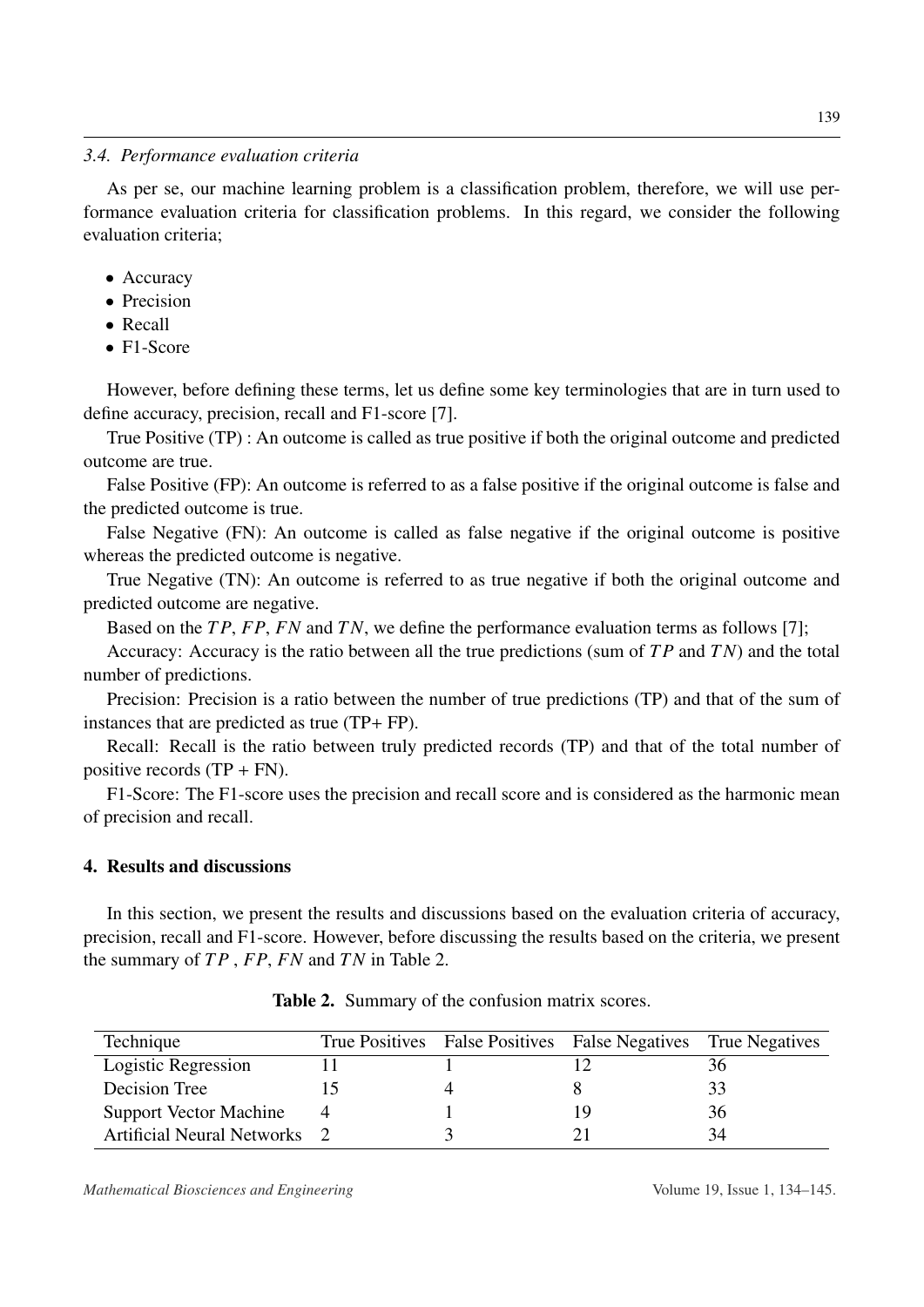<span id="page-6-0"></span>DT is found to be the technique that obtained the best accuracy among the set of algorithms. The achieved accuracy of DT is 80% which is 14% better than the average accuracy of the other 3 models. ANN achieved the minimum accuracy of 60% whereas the accuracy achieved by LR is 78.34% and that of SVM is 66.67%. Figure [1](#page-6-0) presents the accuracy achieved by each of the models.



Figure 1. Accuracy score by each of the machine learning technique.

<span id="page-6-1"></span>When the machine learning algorithms are evaluated using precision as the criterion, this research observed that LR outperformed the remaining techniques. LR achieved a precision score of 91.67% whereas the DT achieved 78.94% precision. SVM and ANN scored 80% and 40% respectively in terms of precision. The precision scores of all the algorithms are reflected in Figure [2.](#page-6-1)



Figure 2. Precision score by each of the machine learning technique.

Figure [3](#page-7-0) shows the recall score of the selected four machine learning techniques. DT has achieved the highest recall score of 65.21%, whereas the minimum recall score is achieved by ANN which is 8.69%. LR achieved a recall of 47.82% whereas SVMs recall score is 17.39%.

Finally, in terms of F1-score, this research observed that DT achieved the highest score of 71.4 whereas the second-best performing technique is LR with an F1-score of 62.8. SVM achieved an F1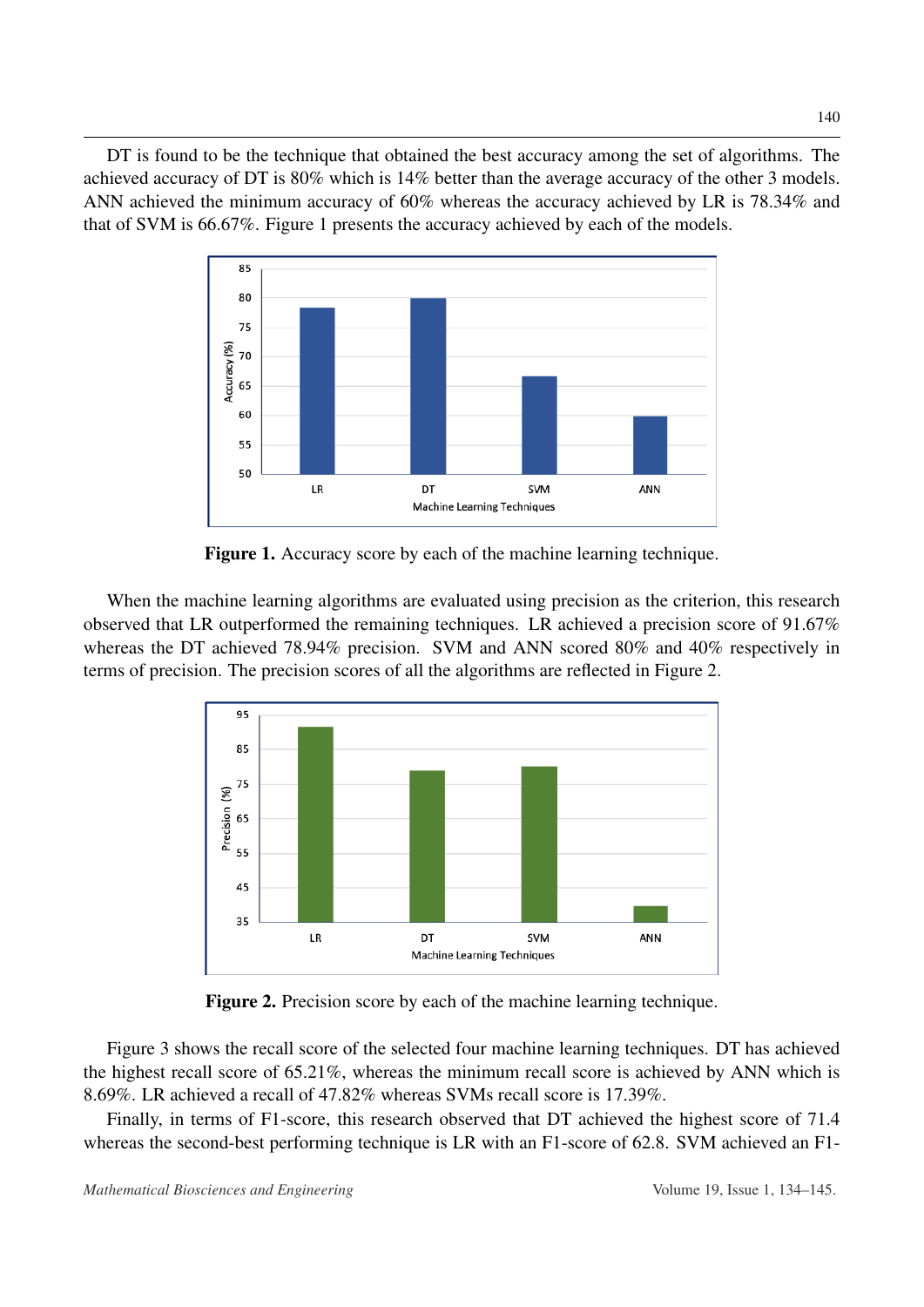<span id="page-7-0"></span>score of 28.57 and ANN is the least performing technique with an F1-score of 14.28. Figure [4](#page-7-1) shows the summary of the F1-score by each of the machine learning techniques.



Figure 3. Recall score by each of the machine learning technique.

<span id="page-7-1"></span>

Figure 4. F1 score by each of the machine learning technique.

We observed that DT performance is better than the rest of the machine learning techniques on all performance evaluation measures except precision. When precision is considered as a performance measure, LR performs better than the rest of the techniques. Overall, LR is better than SVM and ANN. Only DT performs better than LR. The performance of ANN is observed to be the worst, even worse than a basic logistic regression.

For experiments, the data was randomly divided into 80% and 20% training and test sets respectively. This might result in biased datasets for training and testing. In order to address the shortcoming of random division of data, we performed k-fold cross validation by setting *k* = 5. The results obtained for accuracy metric using k-fold cross validation are presented in Figure [5.](#page-8-0) The k-fold cross validation confirmed the original performance ordering of the machine learning algorithms. We observed that al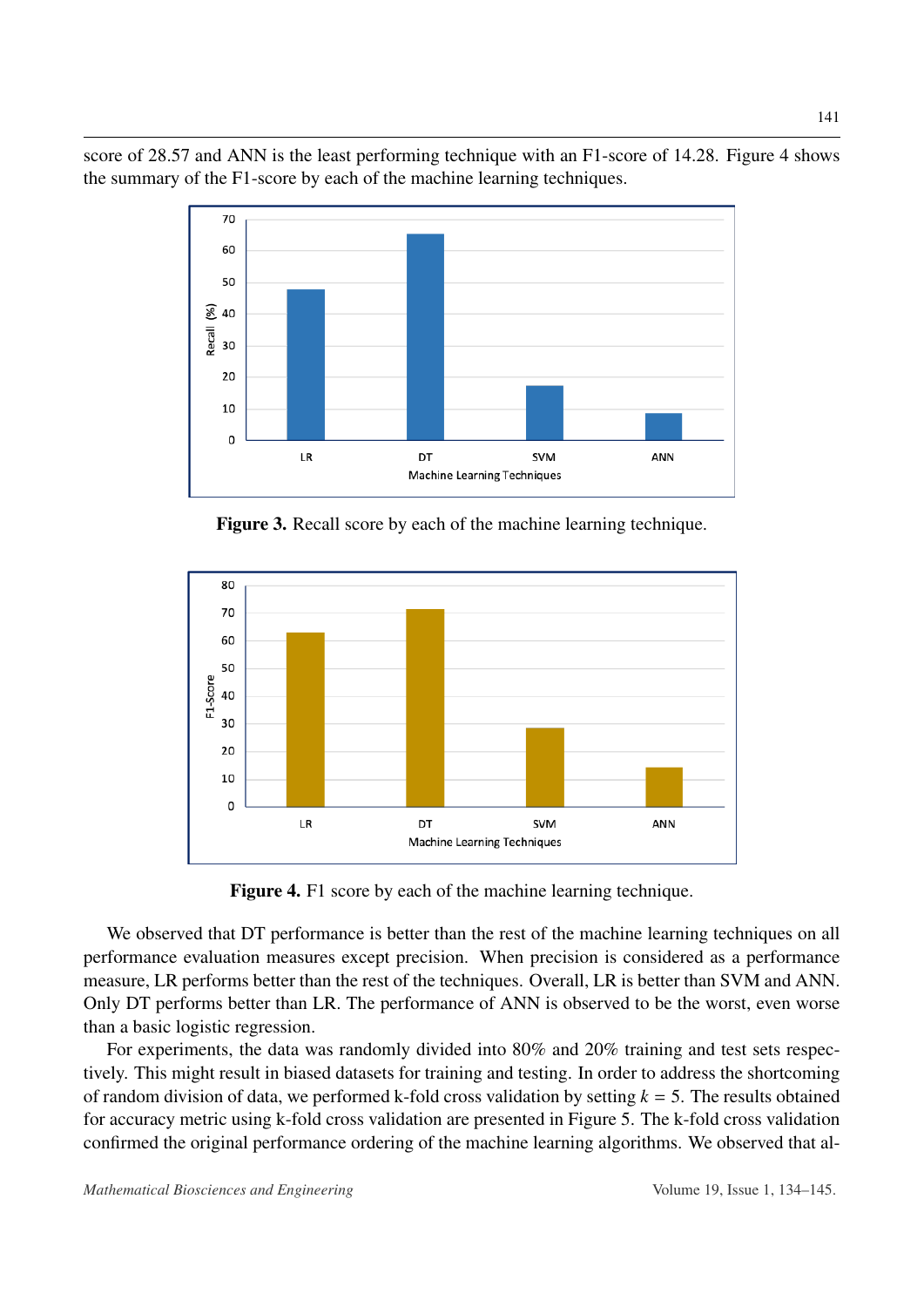<span id="page-8-0"></span>though there is a slight increase in accuracy scores of all the machine learning techniques, the relative order remained same.



Figure 5. Accuracy using k-fold cross validation.

<span id="page-8-1"></span>

Figure 6. Visualization of the decision tree.

As identified that decision tree is the best performing technique, it is appropriate to visualize it and identify the factors that play an important role in the decision. Figure [6](#page-8-1) is a graphical representation of the decision-making process by the decision tree model. Note that the DT is derived based on the number of instances in the training set (80% of the total data). At the root is variable serum creatinine, if the value of serum creatinine is less than or equal to 0.151 then the left sub-tree is traversed, otherwise, the decision is transferred to the right sub-tree. In the left sub-tree (true block), the ejection fraction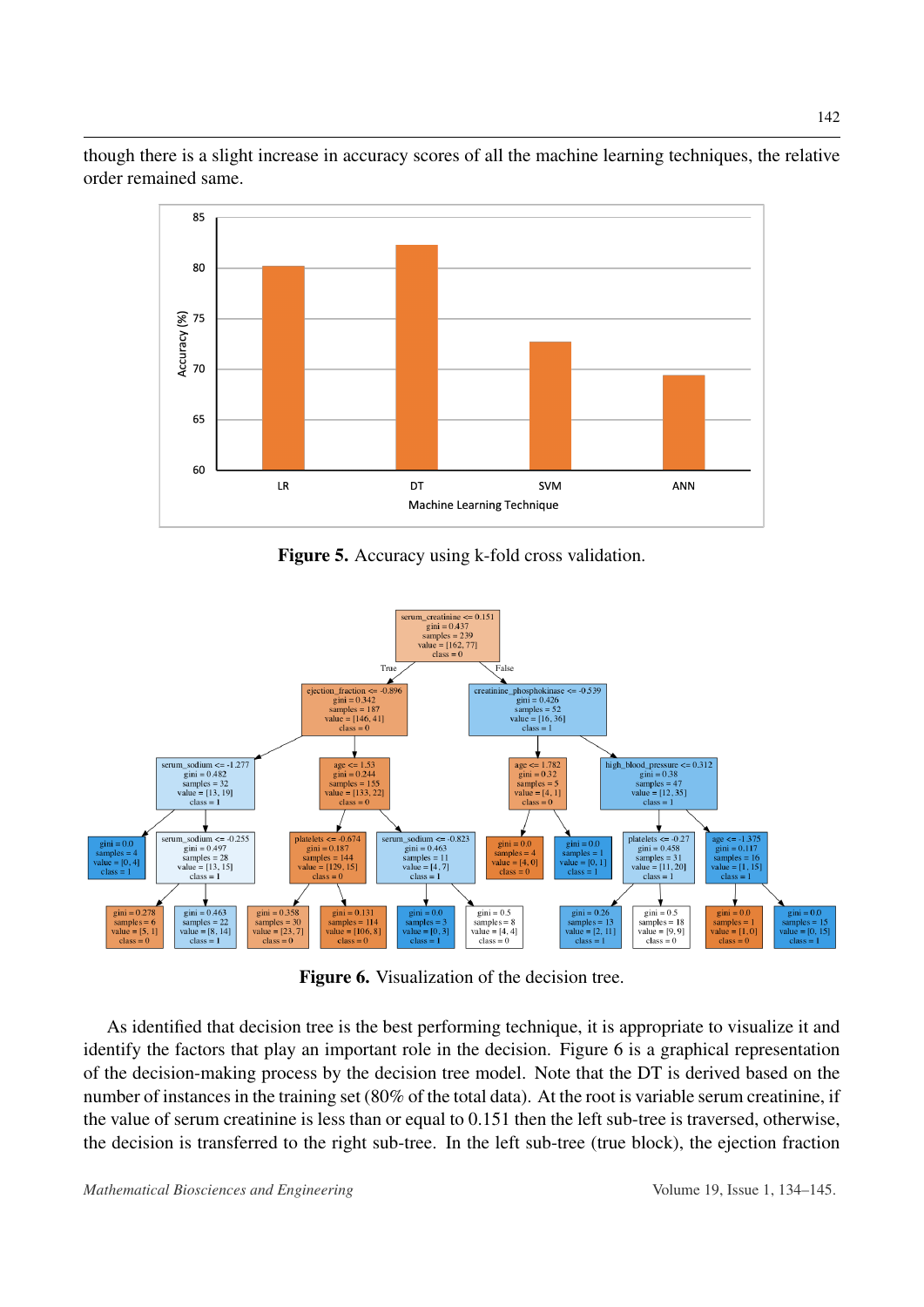value is evaluated, whereas, in the right sub-tree (false block), the Phosphokinase value is checked. A point of importance is to note that these values are normalized. It is important to note that we used a standard scaler for values normalization in the pre-processing phase. Our findings are in line with that of Chicco and Jurman [2] who also identified serum creatinine and ejection fraction as important variables. However, our findings are different from that of Ahmad et al. [\[13\]](#page-10-7) where age and high blood pressure were marked as key factors.

## 5. Conclusions

CVDs are the most common cause of death worldwide with an estimated figure of 17.9 million annual deaths. Early prediction and diagnosis of cardiovascular diseases can reduce the number of associated deaths. In this regard, several computational techniques are introduced in the literature that focuses on various aspects of predicting, identifying, and controlling heart-related diseases. In terms of machine learning techniques, the work mainly focused on identifying features that are vital in influencing the survival rate in CVDs. Several different techniques and datasets are used by the researchers with varying degrees of success.

In this work, we considered a set of algorithm/techniques as well as a standard benchmark dataset to review the performance of algorithms/techniques against various performance measures. We identified decision tree to be the best performing algorithm and artificial neural networks to be the worst performing on various performance measures. The performance of DT is 14% better than the average performance of other techniques. In terms of accuracy, the performance difference between DT and LR is not significant. This work can be further extended in terms of designing robust machine learning algorithms that can effectively perform well on real-world data sets. Further,the current dataset is relatively imbalanced and it will also be important to collect more robust data regarding various heart-related conditions and use the data for training more robust models. Another potential research direction is to explore the use of medical image processing techniques for CVDs.

## Conflict of interest

The author declares that there is no conflict of interest to report regarding the present study.

## References

- <span id="page-9-0"></span>1. *Cardiovascular Diseases*, 2021. Available from: https://www.who.int/healthtopics/cardiovascular-diseases.
- <span id="page-9-1"></span>2. D. Chicco, G. Jurman, Machine learning can predict survival of patients with heart failure from serum creatinine and ejection fraction alone, *BMC Med. Inf. Decis. Making*, 20 (2020), 1–16. doi: 10.1186/s12911-020-1023-5.
- <span id="page-9-2"></span>3. P. Ghosh, S. Azam, M. Jonkman, A. Karim, F. J. M. Shamrat, E. Ignatious, et al., Efficient prediction of cardiovascular disease using machine learning algorithms with relief and LASSO feature selection techniques, *IEEE Access*, 9 (2021), 19304–19326. doi: 10.1109/AC-CESS.2021.3053759.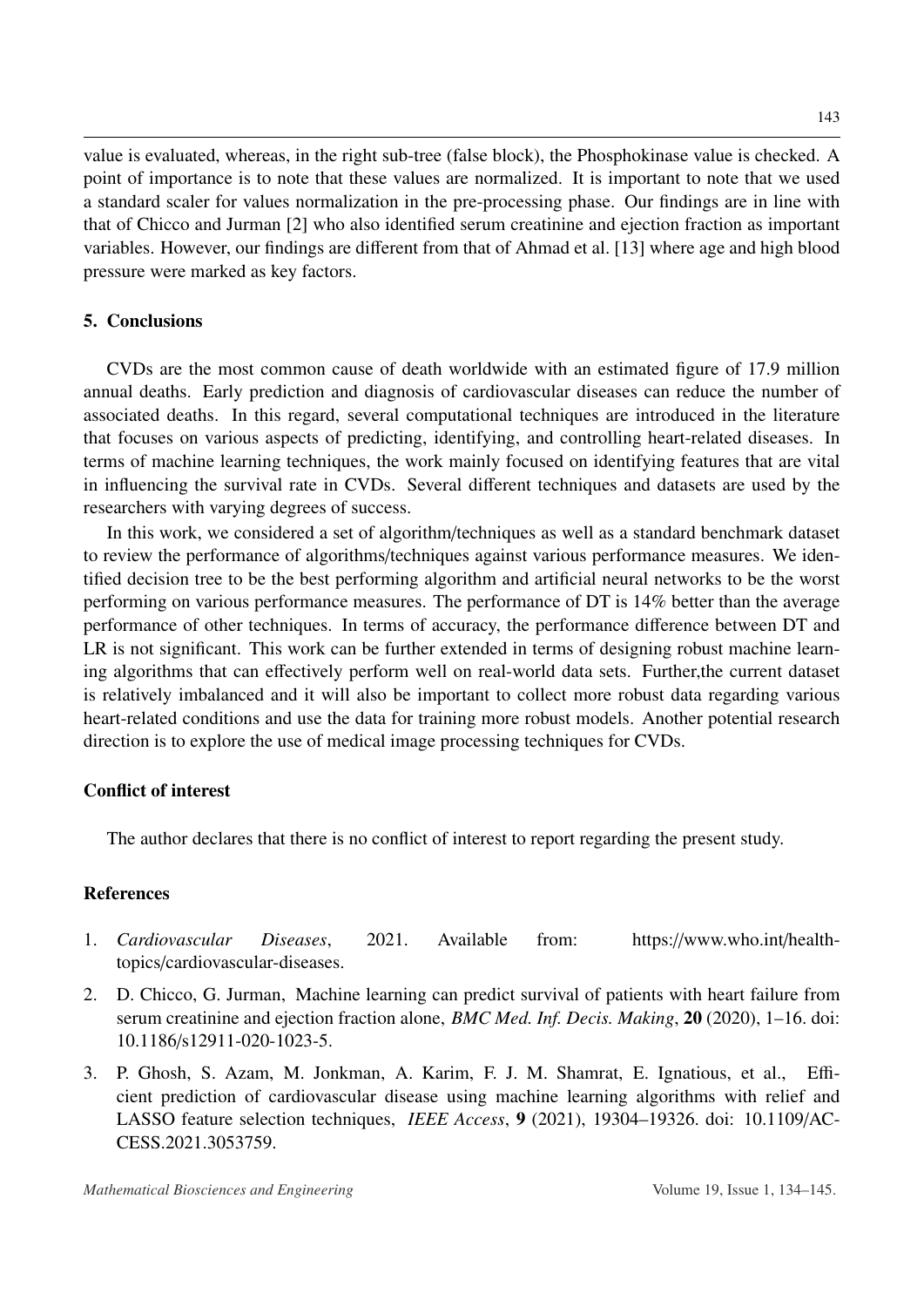- <span id="page-10-0"></span>4. Y. Chen, X. Qin, L. Zhang, B. Yi, A novel method of heart failure prediction based on DPCNN XGBoost model, *Comput. Mater. Con.*, 65 (2020), 495–510. doi: 10.32604/cmc.2020.011278.
- <span id="page-10-1"></span>5. I. Ahmad, S. U. Rehman, I. U. Khan, A. Ali, H. Hussain, S. Jan, et al., A hybrid approach for automatic aorta segmentation in abdominal 3D CT scan images, *J. Med. Imaging Health Inf.*, 11 (2021), 712–719. doi: 10.1166/jmihi.2021.3364.
- <span id="page-10-8"></span>6. G. Litjens, T. Kooi, B. E. Bejnordi, A. A. A. Setio, F. Ciompi, M. Ghafoorian, et al., A survey on deep learning in medical image analysis, *Med. Image Anal.*, 42 (2017), 60–88. doi: 10.1016/j.media.2017.07.005.
- <span id="page-10-2"></span>7. I. Ahmad, M. A. Alqarni, A. A. Almazroi, A. Tariq, Experimental evaluation of clickbait detection using machine learning models, *Intell. Autom. Soft Comput.*, 26 (2020), 1335–1344. doi: 10.32604/iasc.2020.013861.
- <span id="page-10-3"></span>8. B. S. Freeman, G. Taylor, B. Gharabaghi, J. The, Forecasting air quality time se- ´ ries using deep learning, *J. Air Waste Manage. Assoc.*, 68 (2018), 866–886. doi: 10.1080/10962247.2018.1459956.
- <span id="page-10-4"></span>9. M. Munawar, I. Noreen, Duplicate frame video forgery detection using siamese-based RNN, *Intell. Autom. Soft Comput.*, 29 (2021), 927–937. doi: 10.32604/iasc.2021.018854.
- <span id="page-10-9"></span>10. I. Ahmad, G. Ahmed, S. A. A. Shah, E. Ahmad, A decade of big data literature: analysis of trends in light of bibliometrics, *J. Supercomput.*, 76 (2020), 3555–3571. doi: 10.1007/s11227-018-2714 x.
- <span id="page-10-5"></span>11. O. B. Sezer, M.U. Gudelek, A. M. Ozbayoglu, Financial time series forecasting with deep learning: a systematic literature review: 2005–2019, *Appl. Soft Comput.*, 90 (2020), 106181. doi: 10.1016/j.asoc.2020.106181.
- <span id="page-10-6"></span>12. I. Ahmad, M. Yousaf, S. Yousaf, M. O. Ahmad, Fake news detection using machine learning ensemble methods, *Complexity*, 20 (2020). doi: 10.1155/2020/8885861.
- <span id="page-10-7"></span>13. T. Ahmad, A. Munir, S. H. Bhatti, M. Aftab, M. A. Raza, Survival analysis of heart failure patients: a case study, *PloS One*, 12 (2017), e0181001. doi: 10.1371/journal.pone.0181001.
- <span id="page-10-10"></span>14. Y. Khourdifi, M. Bahaj, Heart disease prediction and classification using machine learning algorithms optimized by particle swarm optimization and ant colony optimization, *Int. J. Intell. Eng. Syst.*, 12 (2019), 242–252. doi: 10.22266/ijies2019.0228.24.
- <span id="page-10-11"></span>15. D. Shah, S. Patel, S. K. Bharti, Heart disease prediction using machine learning techniques, *SN Comput. Sci.*, 1 (2020), 1–6. doi: 10.1007/s42979-020-00365-y.
- <span id="page-10-12"></span>16. M. Diwakar, A. Tripathi, K. Joshi, M. Memoria, P. Singh, N. Kumar, Latest trends on heart disease prediction using machine learning and image fusion, *Mater. Today Proc.*, 37 (2021), 3213–3218. doi: 10.1016/j.matpr.2020.09.078.
- <span id="page-10-13"></span>17. S. Mohan, C. Thirumalai, G. Srivastava, Effective heart disease prediction using hybrid machine learning techniques, *IEEE Access*, 7 (2019), 81542–81554. doi: 10.1109/ACCESS.2019.2923707.
- <span id="page-10-14"></span>18. M. Porum, E. Iadanza, S. Massaro, L. Pecchia, A convolutional neural network approach to detect congestive heart failure, *Biomed. Signal Process. Control*, 55 (2020), 101597. doi: 10.1016/j.bspc.2019.101597.